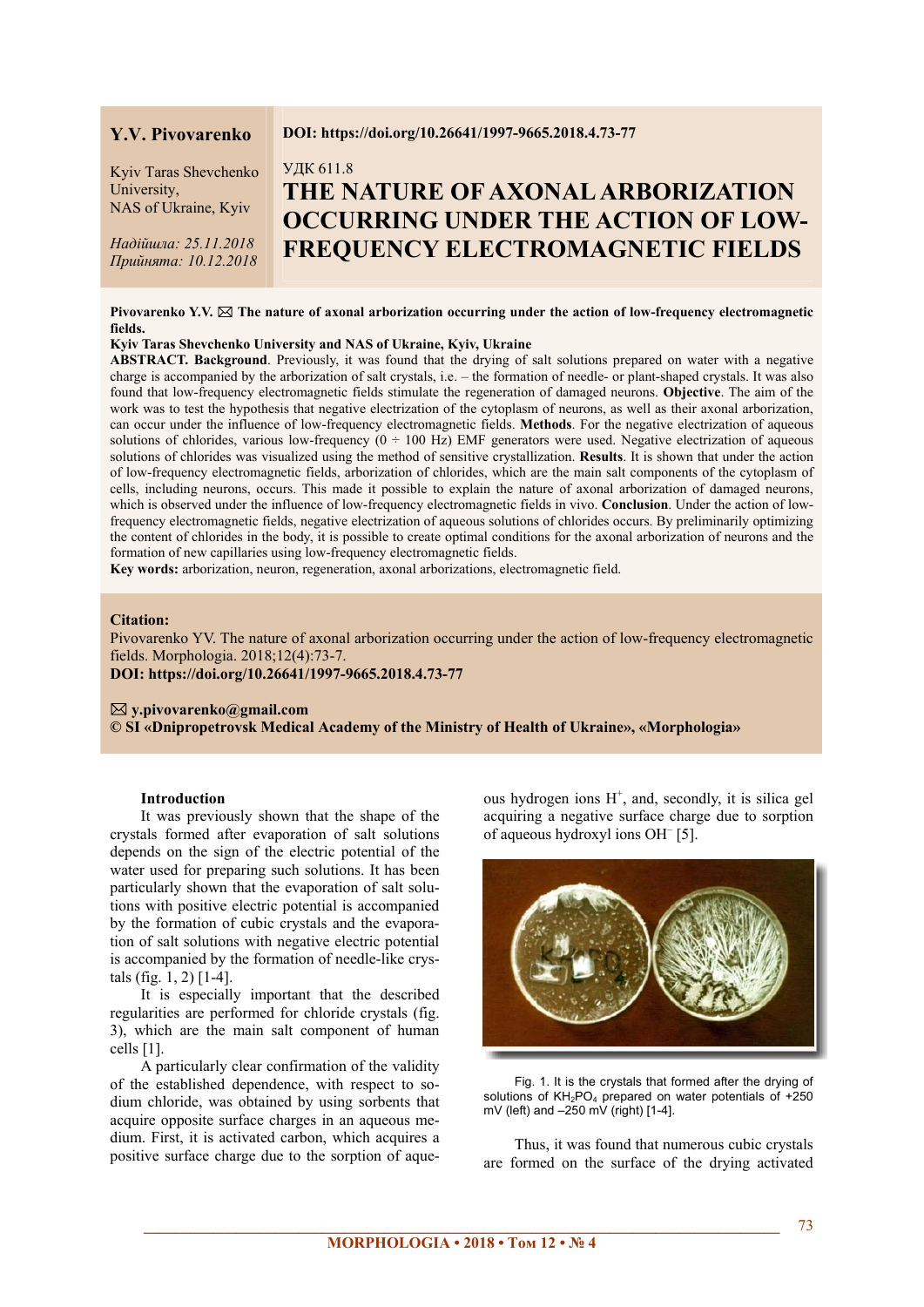carbon, which was previously moistened with an aqueous solution of sodium chloride (fig. 4, left); even more numerous filamentous crystals, the plexus of which resembles cotton wool, are formed on the surface of the drying silica gel, which was also premoistened with an aqueous solution of sodium chloride (fig. 4, right) [1].



Fig. 2. It is the crystals that formed after the drying of solutions of  $CuSO<sub>4</sub>$  prepared on water potentials of +250 mV (left) and –250 mV (right).



Fig. 3. Crystals formed after drying of the NaCl solution prepared with water with the potential of –200 mV [1].



Fig. 4. This is how NaCl crystals appear on the positively charged surface of activated carbon (left) and on the negatively charged surface of silica gel (right) [1].

No less important, in the aspect of the topic of this article, was the confirmation of the detected correlation with respect to substances of non-salt nature (fig. 5) [2, 3].

All these results have led to the conclusion that in contact with the negatively charged water is the formation of filamentous or tree-like structures of substances of different chemical nature. This conclusion stimulated the emergence of interest in the conditions and physical factors causing arborization. To a large extent, these studies were stimulated by the ideas of those neurophysiologists and neurologists who identify the conditions that cause the arborization of salt crystals, with the conditions under which the arborization of neural axons occurs [6]. In this aspect, it was impossible not to pay attention to the successful regeneration of damaged neurons under the influence of low-frequency EMFs [7-20]. This suggested that low-frequency EMFs can cause negative electrization of aqueous solutions, i.e. – to form the conditions necessary for the arborization of their contents. Here are the results of experimental verification of this assumption.

#### **Aim**

The aim of the work was to test the hypothesis that conditions for the arborization of chlorides arise in low-frequency electromagnetic fields, and, consequently, for the arborization of neural axons.

#### **Materials and methods**

A sensitive crystallization method was used.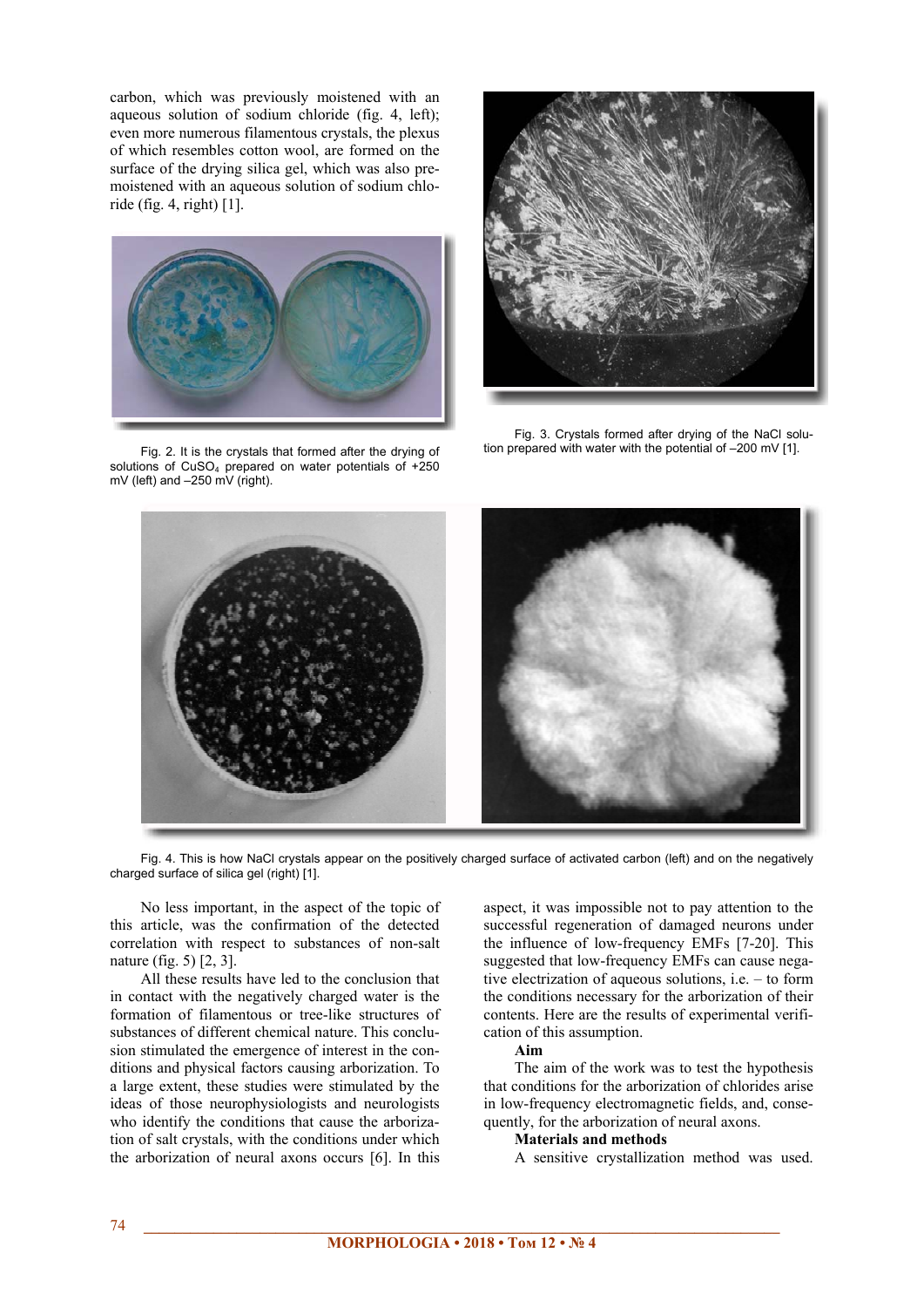Various low-frequency  $(0 \div 100 \text{ Hz})$  EMF generators were used for negative electric power of chloride aqueous solutions. All salts were purchased from «Ukreachim» (Ukraine).



Fig. 5. It is a copper powder located near the boundary of waters with positive (above the line) and negative (below the line) potentials [2, 3].

## **Results and discussion**

Since chlorides are the main salt components of the neural cytoplasm, the effect of low-frequency EMFs on the crystallization of various chlorides was studied in the first place. In the course of numerous experiments it was found that the tree crystals are formed by drying different solutions of chlorides, previously exposed to variable EMFs low frequency  $(0 - 100$  Hz), including direct (fig. 6,7). Thus, the assumption made by a priori was confirmed experimentally.



Fig. 6. Crystals formed after drying of an aqueous solution of CuCl2, previously exposed to low-frequency (0÷100 Hz) EMFs. For contrast, the crystals formed were treated with ammonia vapors.



Fig. 7. Crystals formed after drying of an aqueous solution of CuCl2, in which was previously a direct current.

The results obtained allow us to offer a clear explanation of how low-frequency EMFs can cause negative electrization in the cytoplasm of neurons. This explanation is convenient to present in the form of a chain of facts:

1) Under the influence of low-frequency EMFs in the cytoplasm of neurons there are electric currents.

2) When electric currents flow in solutions containing chloride anions, at least two chemical reactions occur [5]:

1. H<sub>2</sub>O  $\rightarrow$  H<sub>2</sub> + O\* (in fact, the electrolysis of water);

 $2. O^* + Cl^- \rightarrow ClO^-$ .

These reactions show how the concentration of dissolved hydrogen gas can increase in the cells of intact nerve fibers under the action of low-frequency EMFs. As at contact with gaseous hydrogen water and water solutions receive a negative charge [5], there will be a negative electrization of intact nerve fibers. Therefore, under the influence of lowfrequency EMFs can be created conditions that contribute to the arborization of the contents of the cytoplasm of neurons, and as a consequence-the formation of new dendroid residues of neurons.

Thus, due to the obtained results and clear explanation, the described cases of restoration of innervation of the affected tissues under the action of low-frequency EMFs [7-20], received a clear physico-chemical justification. It should be noted that the proposed explanation of the mechanism of restoration of neurons under the action of low-frequency EMFs is not consistent with the previously proposed explanations of other authors, who, however, did not explain the nature of arborization [19, 20].

It seems appropriate to make two relevant additions. Given that sodium chloride is the most common salt component of blood plasma, it can be assumed that the capillaries are also able to be updated and under the influence of low-frequency EMFs.

Also, given that the heart is the most powerful source of low-frequency EMFs in the human body, it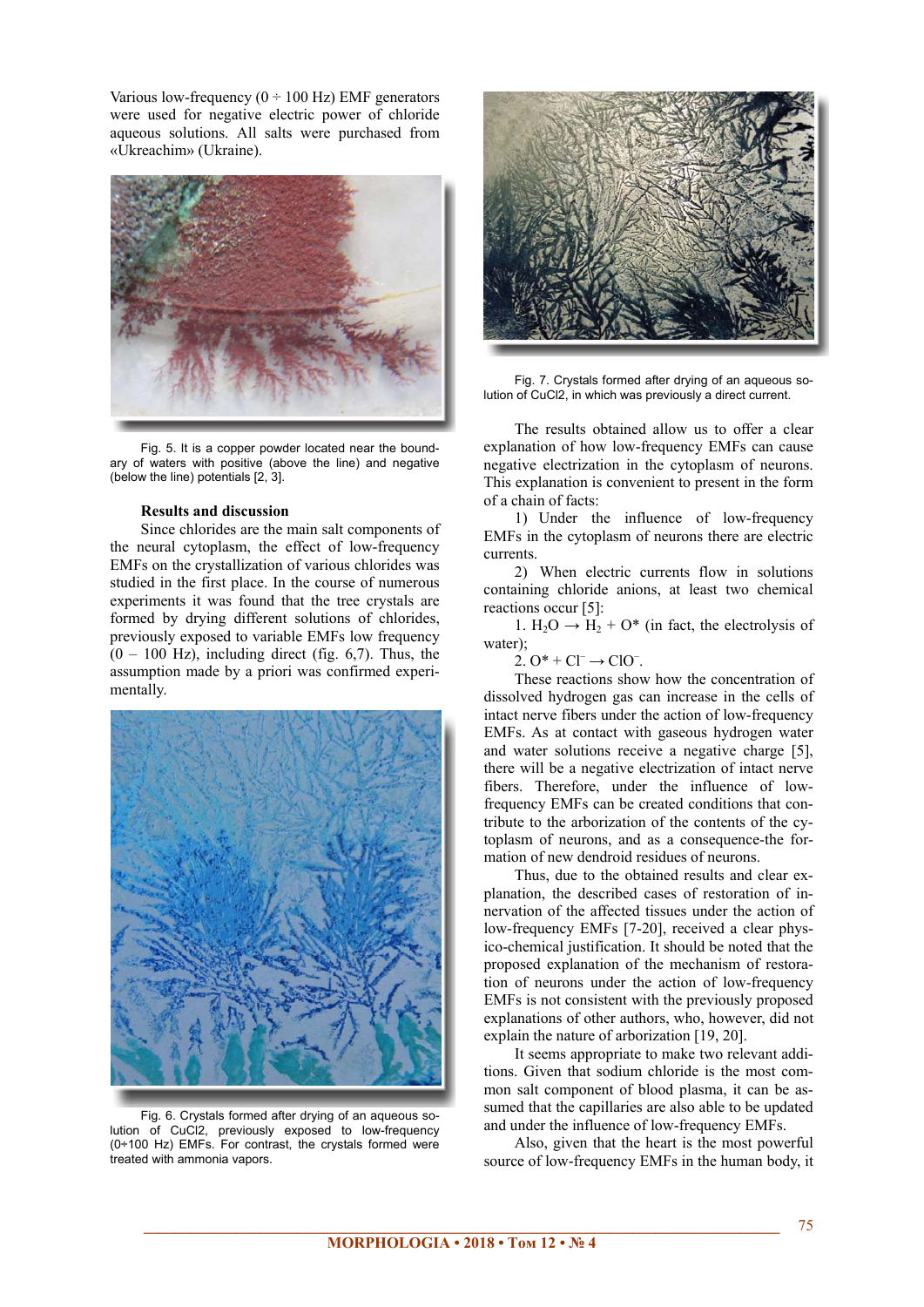can be assumed that the activity of the heart determines the ability of neurons and capillaries to regenerate. Agree, this assumption allows you to expand existing ideas about the functions of the heart. It is advisable, for example, to consider the possible effect of cardiac EMFs on the formation of both the nervous and circulatory systems of the developing fetus.

# **Conclusion**

The low-frequency EMFs can cause negative electrization of aqueous solutions, i.e. – to form the conditions necessary for the arborization of their contents. For this reason, low-frequency EMFs can stimulate the arborization of both neural axons and blood capillaries, stimulating their regeneration.

## **Feather research perspectives**

To demonstrate that low-frequency EMFs stimulate arborization axons and capillaries in vivo.

# **References**

1. Pivovarenko Y. Nature of the polymorphism of salt crystals in the aspect of arborization diagnostic method. Morphologia. 2016;10(1):72-6.

2. Pivovarenko Y. ±Water: Demonstration of water properties, depending on its electrical potential. World Journal of Applied Physics. 2018;3(1):13-8.

3. Pivovarenko Y. Arborization of salt crystals in the aspect of plant morphology. Morphologia. 2018;12(1):37-41.

4. Pivovarenko Y. [The electric potential of the female body liquids and the effectiveness of cloning. Chapter 2]. In: [Top 10 Contributions on Biomedical Sciences]. Hyderabad, India: Avid Science; 2018.

5. Nekrasov BV. [Bases general chemistry, 1]. Moscow: Chemistry; 1974. 656 p. Russian.

6. Cox CL, Huguenard JR, Prince DA. Heterogeneous axonal arborizations of rat thalamic reticular neurons in the ventrobasal nucleus. The Journal of Comparative Neurology. 1996;366:416-30.

7. Raji AM. An experimental study of the effects of pulsed electromagnetic field (Diapulse) on nerve repair. J Hand Surg [Br]. 1984;9(2):105-12.

8. Sisken BF, Kanje M, Lundborg G, Herbst E, Kurtz W. Stimulation of rat sciatic nerve regeneration with pulsed electromagnetic fields. Brain Res. 1989;485(2):309-16.

9. Kanje M, Rusovan A, Sisken B, Lundborg G. Pretreatment of rats with pulsed electromagnetic fields enhances regeneration of the sciatic nerve. Bioelectromagnetics. 1993;14(4):353-9.

10. Bassett CAL. Fundamental and practical aspects of therapeutic uses of pulsed electromagnetic fields (PEMFs). Crit. Rev. Biomed. Eng. 1989;17:451-529.

11. Byers JM, Clark KF, Thompson GC. Effect of pulsed electromagnetic stimulation on facial nerve regeneration. Arch Otolaryngol Head Neck Surg. 1998;124(4):383-9.

12. Bassett CA. Beneficial effects of electromagnetic fields. J Cell Biochem. 1993;51(4):387-93.

13. Tyshkevich TG, Nikitina VV. Magnetic and electrical stimulation in the rehabilitative treatment of patients with organic lesions of the nervous system. Neurosci Behav Physiol. 1998;28(5):594-7.

14. Longo FM, Yang T, Hamilton S, Hyde JF, Walker J, Jennes L, Stach R, Sisken BF. Electromagnetic fields influence NGF activity and levels following sciatic nerve transection. J Neurosci Res. 1999;55(2):230-7.

15. Crowe MJ, Sun ZP, Battocletti JH, Macias MY, Pintar FA, Maiman DJ. Exposure to pulsed magnetic fields enhances motor recovery in cats after spinal cord injury. Spine. 2003;28(24):2660-6.

16. Baptista AF, Goes BT, Menezes D, Gomes FC, Zugaib J, Stipursky J, Gomes JR, Oliveira JT, Vannier-Santos MA, Martinez AM. PEMF fails to enhance nerve regeneration after sciatic nerve crush lesion. J Periphery Nerv Syst. 2009;14(4):285-93.

17. Kavlak E, Belge F, Unsal C, Uner AG, Cavlak U, Cömlekçi S Effects of pulsed electromagnetic field and swimming exercise on rats with experimental sciatic nerve injury. J. Phys. Ther. Sci. 2014;26(9):1355-61.

18. Kanje M, Rusovan A, Sisken B, Lundborg G. Pretreatment of rats with pulsed electromagnetic fields enhances regeneration of the sciatic nerve. Bioelectromagnetics. 1993;14(4):353-9.

19. Liboff AR, Smith SD, McLeod BR. Comment on "clarification and application of an ion parametric resonance model for magnetic field interactions with biological sysems". Bioelectromagnetism. 1995;16:272-3.

20. Minoo S, Payman T, Rahim M. Effects of Pulsed Electromagnetic Fields on Peripheral Nerve Regeneration Using Allografts in Sciatic Nerve: An Animal Model Study. Biomed J Sci & Tech. Res. 2017:1-7.

# **Пивоваренко Ю.В. Природа аксональної арборизації, що відбувається за дії низькочастотних електромагнітних полів.**

**РЕФЕРАТ. Актуальність.** Раніше було встановлено, що висихання сольових розчинів, приготованих на воді з негативним зарядом, супроводжується арборизацією сольових кристалів, тобто – утворен